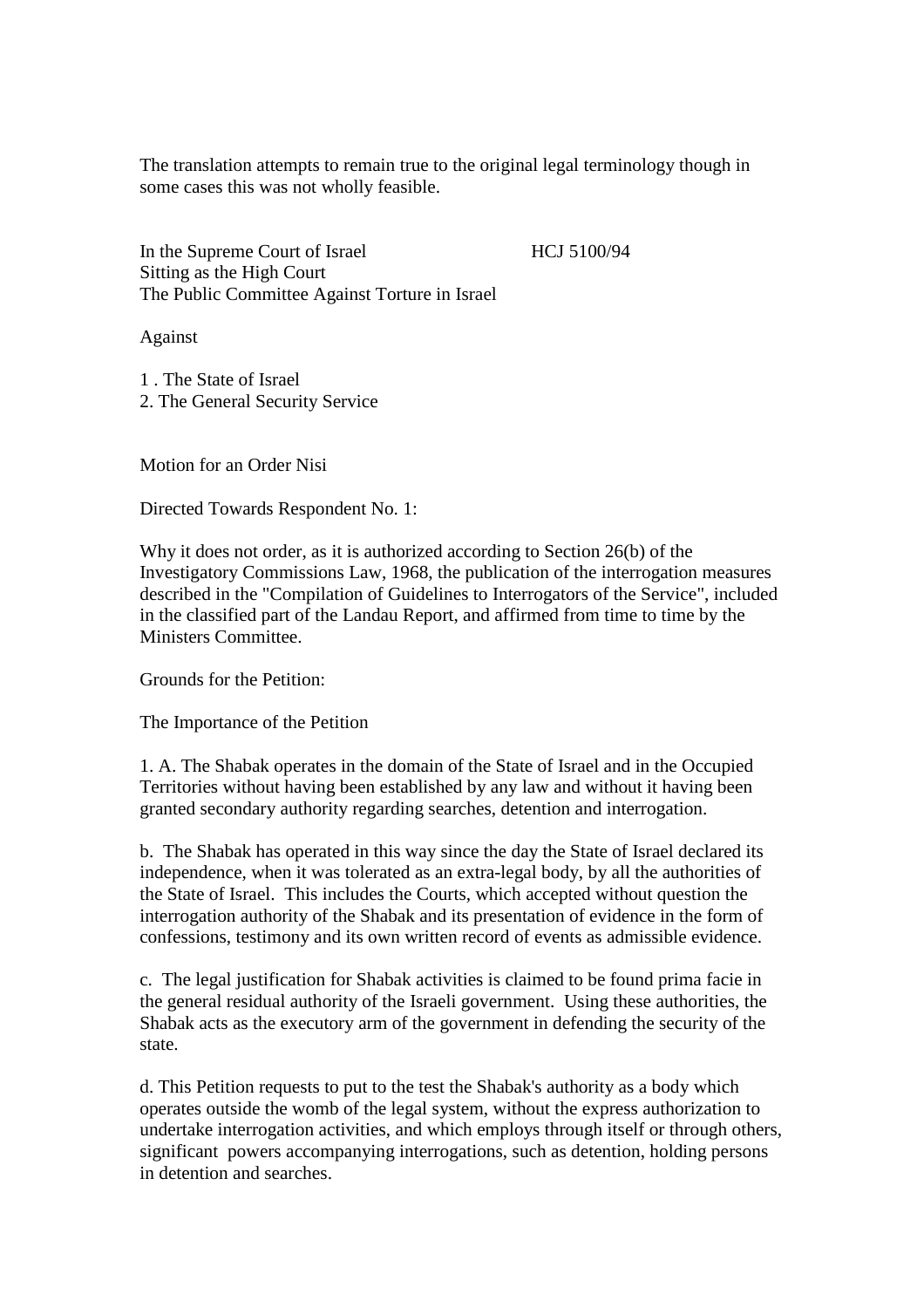e. The Petition will emphasize the aberrant nature of Shabak activities. It will focus on the special and exceptional authorities granted to the Shabak interrogators, under the heading of the authority to employ "non-violent psychological pressures and "moderate physical pressure" against suspects during interrogations. These methods are phrased in a wording coined by the Landau Commission and adopted by the State of Israel in its interrogation guidelines to the Shabak. Underneath them lay hidden measures of physical and mental torture and degradation of interrogatees for the purpose of extracting from them confessions of their offenses.

f. We have raised to the top of our legal ladder the Basic Law: Human Dignity and Liberty, and declare that its application is not limited only from the date of passage. In addition we claim that the Shabak cannot hide behind the small umbrella of the residual jurisdiction of the Israeli government.

The Authority of the Shabak and the Residual Authority of the Government of Israel

2a. In a traditional manner, the Shabak operates under the Israeli government and the Prime Minister. Its operation is based on the assumption that it is an executing arm of the government, carrying out the residual jurisdiction of the Israeli government to defend the security of the state, as is stated in Basic Law: Government in Section 29:

"The government is authorized to carry out in the name of the state, and in accordance with all laws, any activity whose execution is not provided for by law to another authority."

b. As is explained in this law, there are two conditions for the activation of the residual authority by the government (1) in accordance with all laws (2) any activity whose execution is not provided for by law to another authority.

c. The residual authorities are not above the law, rather the opposite. These authorities are subject to the law and for our purpose first and foremost to Basic Law: Human Dignity and Liberty, which is central to the legal foundation of the legal system and is part of the internal constitution of the State of Israel. The executory authority must observe these fundamental principles, since these principles are designed to restrict the activities of the executory body and to define explicitly its power to impair basic rights.

d. Despite the existence of these fundamental principles, the fact that the government authorizes the Shabak interrogators to harm the bodies and dignity of persons, is a constitutional disgrace which undermines the integrity of the legal system and challenges its right to exist.

e. The government through the Shabak is not entitled to activate interrogation authorities, even if these authorities were granted by various legislation to other bodies.

f. It will be stated at this point, that the residual jurisdiction of the government of Israel, does not allow the Shabak to carry out detention, interrogation and search activities promulgated by law to other bodies, such as the Israeli police, the Israel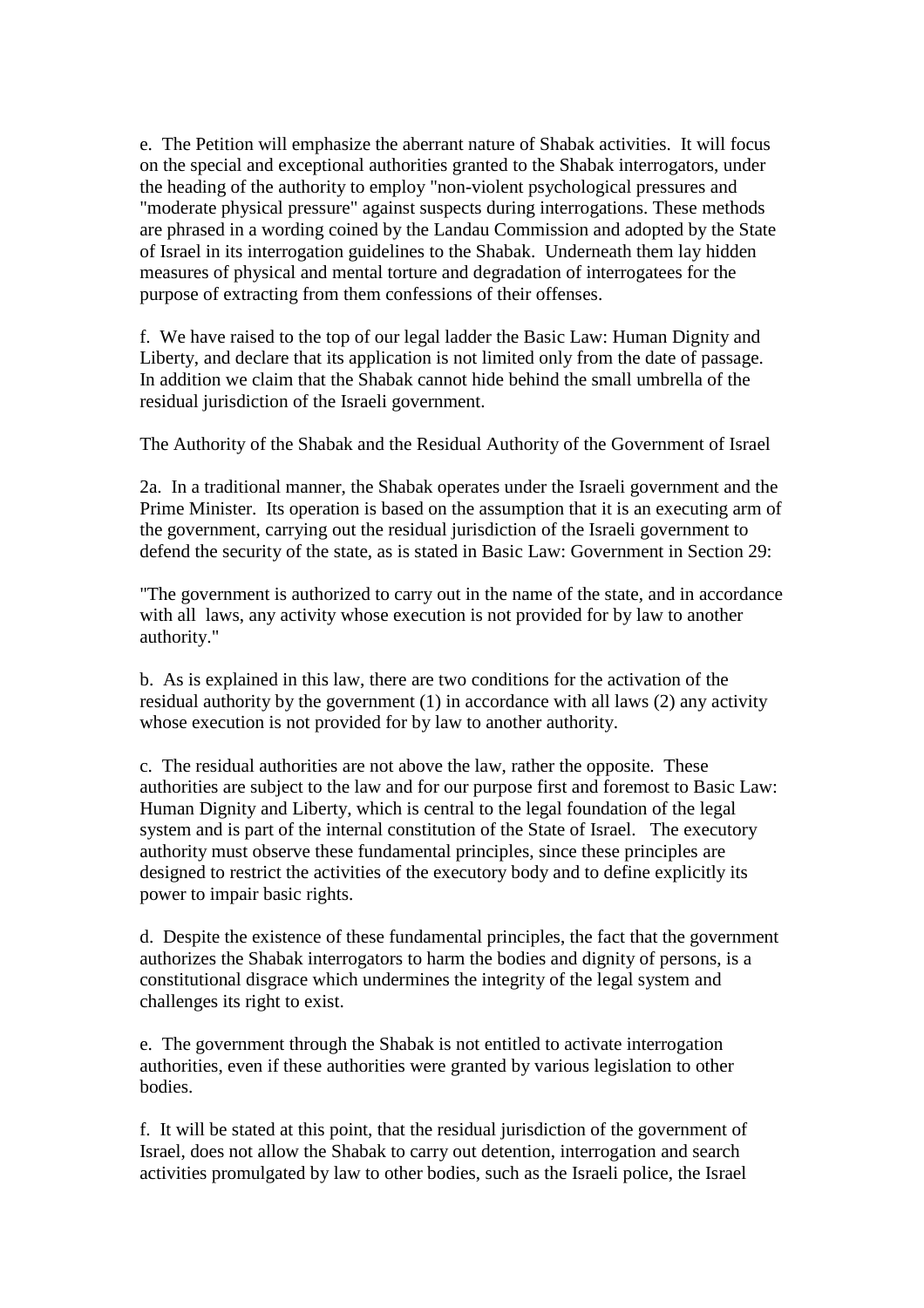Defense Force, the Israel Prison Service and others who are listed explicitly in the law.

3 a. The fundamental principle of the Israeli legal system establishes that the interrogation authority and the powers accompanying it, were granted to designated authorities through law and explicit regulations. The execution of this authority and power is subject to judicial oversight, in a manner that is defined by the law which grants these authorities.

b. An interrogation in its essence requires entering the privacy of a person, injury to his freedom and his dignity, limitation of his personal autonomy and the use of other invasive measures, like detention, search and the like. Therefore, the legislature made sure, that these authorities would be delegated by law to specific and designated authorities and carried out through a broad range of laws which provide to various government bodies interrogation authorities and entry into the sphere of the individual and the like.

c. One who reads the laws which deal with interrogation authorities, is convinced that the Israeli legislature's intention was to provide interrogation authorities in an explicitly and precise manner and not in a residual, general and wholesale manner.

d. The Criminal Procedure Law (1982) provides a clear-cut expression to this, as it is a primary law and not the only one, which explicitly orders invasive interrogation authorities. In addition:

(1) The Wiretapping Law (1979), under the definition of "Security Authority" the law allocates to primary bodies including the Shabak the authority to request a wiretap from the Prime Minister or the Minister of Defense, or to execute a wiretap in an urgent situation.

(2) The Protection of Privacy Law (1981), includes also the Shabak below the heading of "Security Authority" and releases its members from liability under this law in cases where the harm to the privacy was reasonably caused by an investigator in the framework of fulfilling his obligation.

(3) In accordance with the Regulations of the Criminal Procedure Law (Detainee Meeting With Attorney), the head of the interrogation team who was authorized by the head of the Shabak may prevent a meeting between a detainee and his attorney for up to 15 days.

To the best of the undersigned's knowledge, these are the only laws that refer to the Shabak regarding harming individual rights.

The fragmentary recognition of the Shabak in several laws and its providing secondary authorities to the Shabak to invade privacy, wiretap, and prevent a meeting with an attorney, without the Shabak being grounded in law and without it being provided in the law explicit interrogation authority, constitutes a legal mutation which creating a monster, whose image conjures up the hell Heronimus Bosh, with a giant ear that eavesdrops on private conversations and a big open eye which spies and interferes with privacy, but lacks a body, a head, and especially intelligence - the three being critical for judicial oversight and legal sanctioning.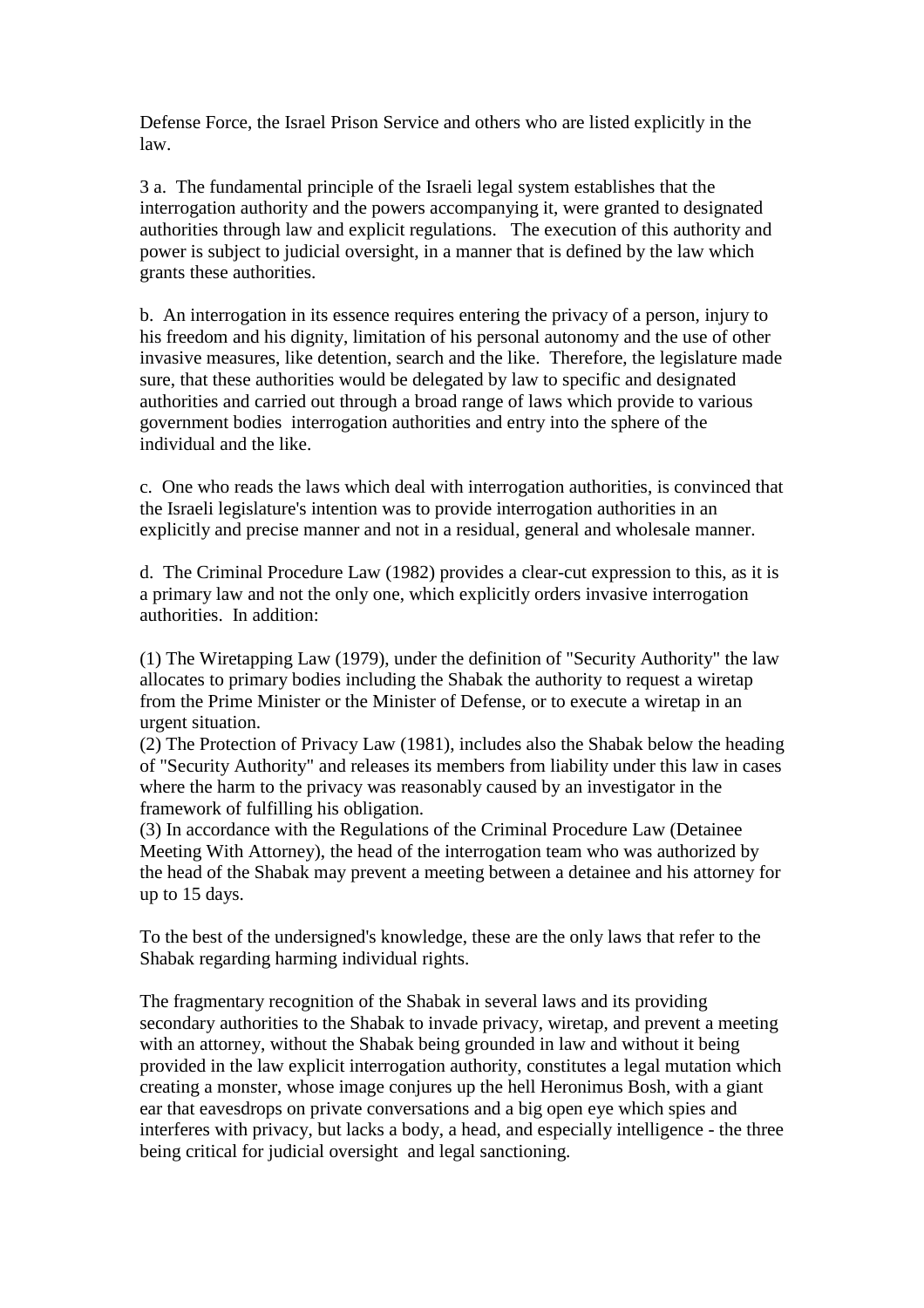Shabak Interrogation and Detention Activities in the Real World

5a. The Shabak operates to protect the security of the state and to gather information, activate intelligence and analyze information. It has been functioning for many years in practice. The central tenant of its missions is enforcing the law through interrogating suspects of hostile terrorist activities (HTA), collecting testimony and confessions of suspects and witness, in order to be used as admissible evidence in Court.

b. In the work of enforcing the law, the Shabak acts in consort with other interrogation and judicial authorities like the Israeli police, the military police of the IDF, the General Prosecutor and the Courts.

c. Within these activities, the Shabak is an integral part of the interrogation, prosecutorial and judicial complex allied to bring to trial suspects of HTA. But there is no legal basis regarding the dimension of its activities. Its powers and interrogation authorities were not explicitly provided to it under the law.

6a. In the real world, the Shabak has not been provided with interrogation, detention, and search authorities even in the laws of the State of Israel, which grants the Israeli Police and the Prison Service these authorities. Nevertheless, the Shabak operates and executes detentions, searches, interrogations and holds detainees in interrogation facilities.

b. The interrogation facilities of the Shabak are found generally in detention centers, prisons or police stations. In these facilities, the Shabak interrogation branch is autonomous and totally controlled by the Shabak. The Shabak uses the authorities of the facility in which the interrogation center [i.e. the police] as a sort of sub-contractor to provide detention rooms, services to interrogators and detainees, protection services against the detainees, and all that is necessary to run a detention center and interrogation facility.

c. The authorities in the larger facility in which the Shabak interrogation wing operates autonomously, have no authority to intervene in the internal workings of the interrogation facility or any opportunity to oversee what occurs in them.

d. Routinely, the Shabak conducts searches, detentions and intensive questioning of suspects of HTA. Without independent detention and search authorities, the Shabak conducts these activities through the police of the Israeli police, or military police, whom the law authorizes to conduct searches and detentions.

e. Also in these circumstances, the police function as a sub-contractor for the Shabak for detention and searches, without being able to utilize their own independent discretion.

7a. The Shabak maintains a parasitical relationship with authorized authorities like the police or the prison service. The Shabak establishes itself in the viscera of an authorized body and hides from all judicial and public oversight. From its hiding place is activates the authority, milks from it invasive powers and measures, but prevents these authorities from employing their own discretionary powers.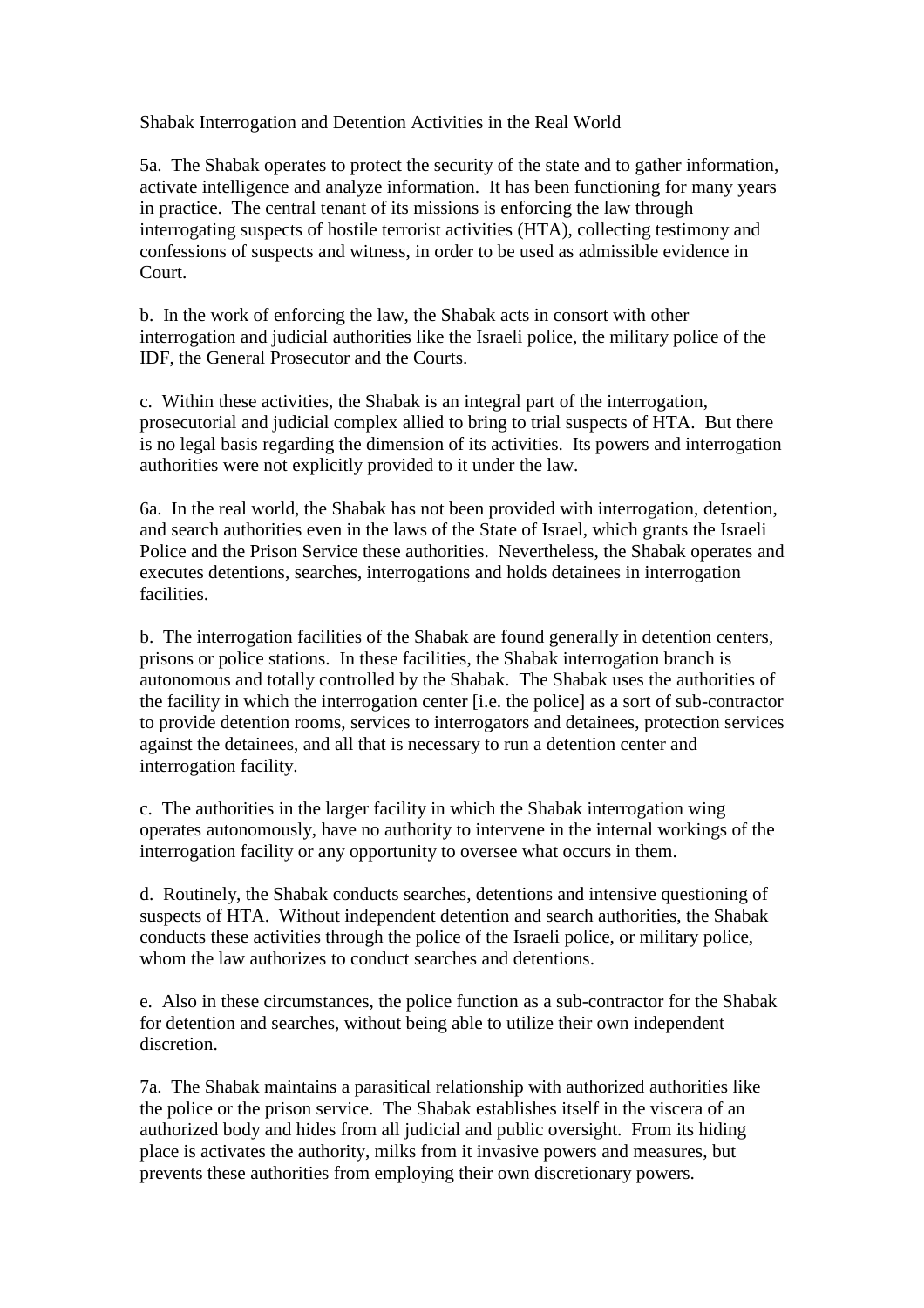b. The members of the Shabak carry out interrogations of persons in detention, its members take statements from witnesses and suspects, written in the form of recollection of events/memoranda ("Zachad"). All this without the Shabak and its members having any explicit authority in the law to carry out the questioning of persons and demand answers to their questioning.

c. The law does not permit the Shabak agent any access to persons held in detention.

d. The Shabak carries out the questioning of detainees without a "sub-contractor", and the police enter the picture at a later stage of the interrogation. At this later stage, the detainee is brought in front of the police who take a statement under warning from him, which is submitted to the Court as a confession or as a witness statement.

e. In most of the cases, the police are not at all familiar with the interrogation or the suspicions against the detainee. They obtain from the Shabak a summary of the issues that the detainee confessed to during his interrogation by the Shabak, and the police are requested to take a similar confession from the detainee.

8a. A proper legal system cannot carry a body like the Shabak (which does fulfills an intensive and critical role in the work of bringing to trial and judgment suspects of HTA), without its power and authority being ordered by law. This is so especially when the Shabak is forced to derive these powers from other bodies through parasitic relationships which have no place in a legal system true to the principles of transparency and the limiting of its activities under the law.

b. While the Shabak not authorized to carry out any interrogations, during the last seven years special authorizations have been issued to the Shabak to employ during the interrogation, non-violent psychological pressure and moderate physical pressure, as described in the rest of this Petition.

## Landau Report

9a. On May 31, 1987, Respondent No.1 - the State of Israel established the Investigatory Commission in accordance with Section 1 of the Investigatory Commission Law 1968, regarding interrogation methods and operations of the Shabak regarding HTA. The head of the commission was Supreme Court Justice Moshe Landau, and comprised Reserve-Brigadier Yitzchak Chofe and the State Comptroller Yaakov Meltz.

b. In the document establishing the Commission, it was requested among other things, to recommend and suggest "as much as it is called for, appropriate methods and operations regarding these interrogations and future ones, taking into account the special needs in the struggle against HTA."

c. Respondent No. 1 also decided to apply Section 23 to the Investigatory Commission Law which states that the Commission is the one who will decide if the report will be publicized in accordance with Section 20 of the Investigatory Commission Law.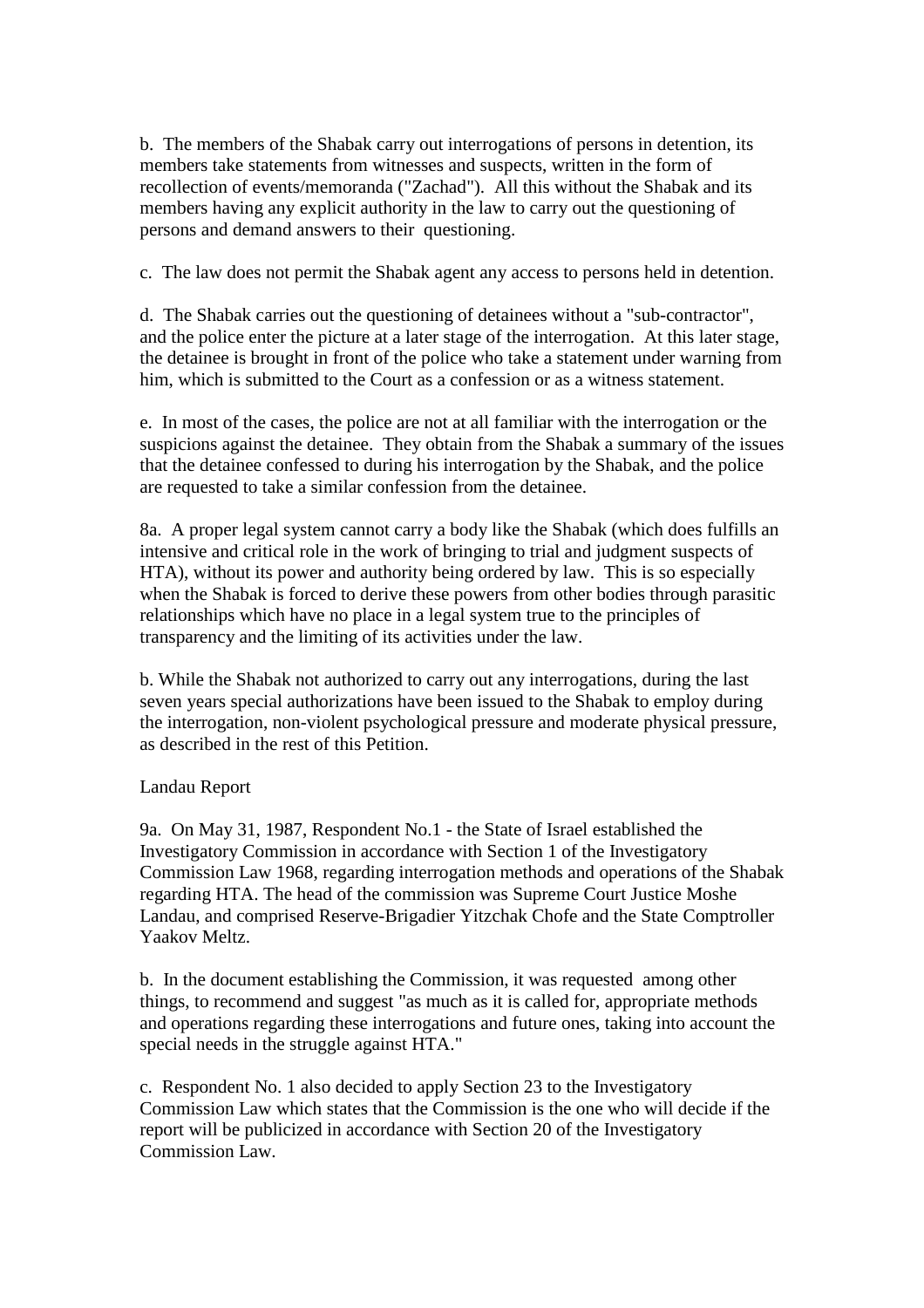d. On October 30, 1987 the Investigatory Commission submitted its report to the government. Among other things, the Commission suggested the application of certain interrogation methods of suspects of HTA in the following language:

"4.6 ...The effective interrogation of terrorist suspects is impossible without the use of means of pressure, in order to overcome an obdurate will not to disclose information and to overcome the fear of the person under interrogation that harm will befall him from his own organization, if he does reveal information...

4.7 The means of pressure should principally take the form of non-violent psychological pressure through a vigorous and extensive interrogation, with the use of stratagems, including acts of deception. However, when these do not attain their purpose, the exertion of a moderate measure of physical pressure cannot be avoided. GSS interrogators should be guided by setting clear boundaries in this matter, in order to prevent the use of inordinate physical pressure...

4.8...In a Chapter of this Report, which for understandable reasons will be included in the second, secret Part, we have therefore formulated a code of guidelines for GSS interrogators which define, on the basis of past experience, and with as much precision as possible, the boundaries of what is permitted to the interrogator and mainly what is prohibited to him. We are convinced that if these boundaries are maintained exactly in letter and in spirit, the effectiveness of the interrogation will be assured, while at the same time it will be far from the use of physical or mental torture, maltreatment of the person being interrogated, or the degradation of his human dignity...

...The code of detailed guidelines which we recommend in the Report's secret part shall be brought annually for reappraisal before a small Ministerial Committee whose creation has already been recommended in the Report. This Committee can make whatever changes it deems fit, according to changing circumstances. Afterwards the guidelines will be made known to the Services Subcommittee of the Knesset's Defense and Foreign Affairs Committee."

e. Accordingly the Commission recommended that:

"The interrogation facilities should be expanded to create reasonable lighting conditions, proper ventilation in the cells and if possible allow for the penetration of daylight. Electric lighting in a detention cell at night should not exceed more than what is necessary in order to observe externally the internal cell activities, and there should be proper sanitation and facilities."

f. The Government decided to accept the recommendations of the Commission and to implement them, including the recommendation of the Commission regarding the above-mentioned interrogation methods. Accordingly, the government decided not to publicize the sections from the report that the Commission recommended to remain classified.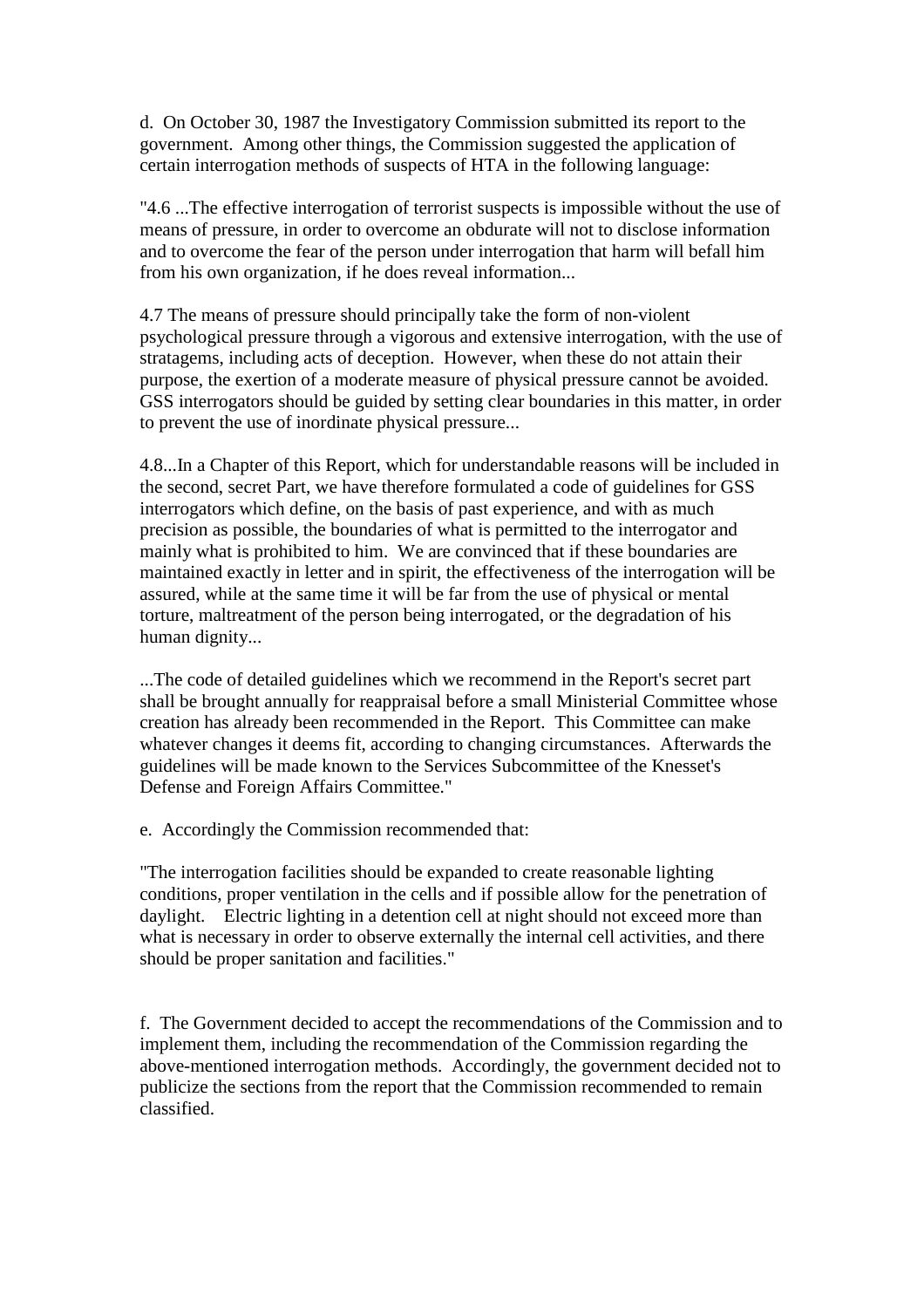g. From the time the government decided to adopt the guidelines of the Landau Report, they were amended by the Restricted Ministerial Committee, which is referred to in the Landau Report.

It should be pointed out that the methods that the Shabak interrogator is entitled to employ today are forbidden for all other interrogation authorities, and in reality for all and any authorities in the State of Israel. These are methods designed to intentionally and actually harm the body and dignity of a person.

The Activities of the Shabak and Basic Law: Human Dignity and Liberty

10a. The activities of the Shabak describe above, such as searches, detentions and interrogations, including employing authorized government bodies as sub-contractors for these activities and the employment of moderate physical pressure measures and non-violent psychological pressure, violate emphatically the guidelines of Basic Law: Human Dignity and Liberty.

b. According to paragraph 2 to the law:

"There shall be no violation of the life, body or dignity of any person as such."

Section 4 of the law states that:

"All persons are entitled to protection of their life, body and dignity."

Section 8 of the law prohibits in its words:

"There shall be no violation of rights under this Basic Law except by a Law fitting the values of the State of Israel, designed for a proper purpose, and to an extent no greater than required."

According to Section 11 of the law:

.

All governmental authorities are bound to respect the rights under this Basic Law."

Each and every one of the methods that the Shabak employs without explicit legal authorization violates the body and dignity of a person as a human being.

c. This is true regarding non-violent interrogations conducted on an interrogatee under detention conditions, where he doesn't control his surroundings, he is not free to stop the interrogation according to his will, and he is in all actuality subject to the mercy of the interrogator.

d. How much more so regarding interrogation means which the Landau Commission recommended, and issued to the Shabak interrogators by the Restricted Ministerial Committee, which includes non-violent psychological pressure and the "employment of moderate physical pressure".

e. Only the legislature is provided with the authority to grant the powers and authority to carry acts against the body of a person, his dignity and his mind, the type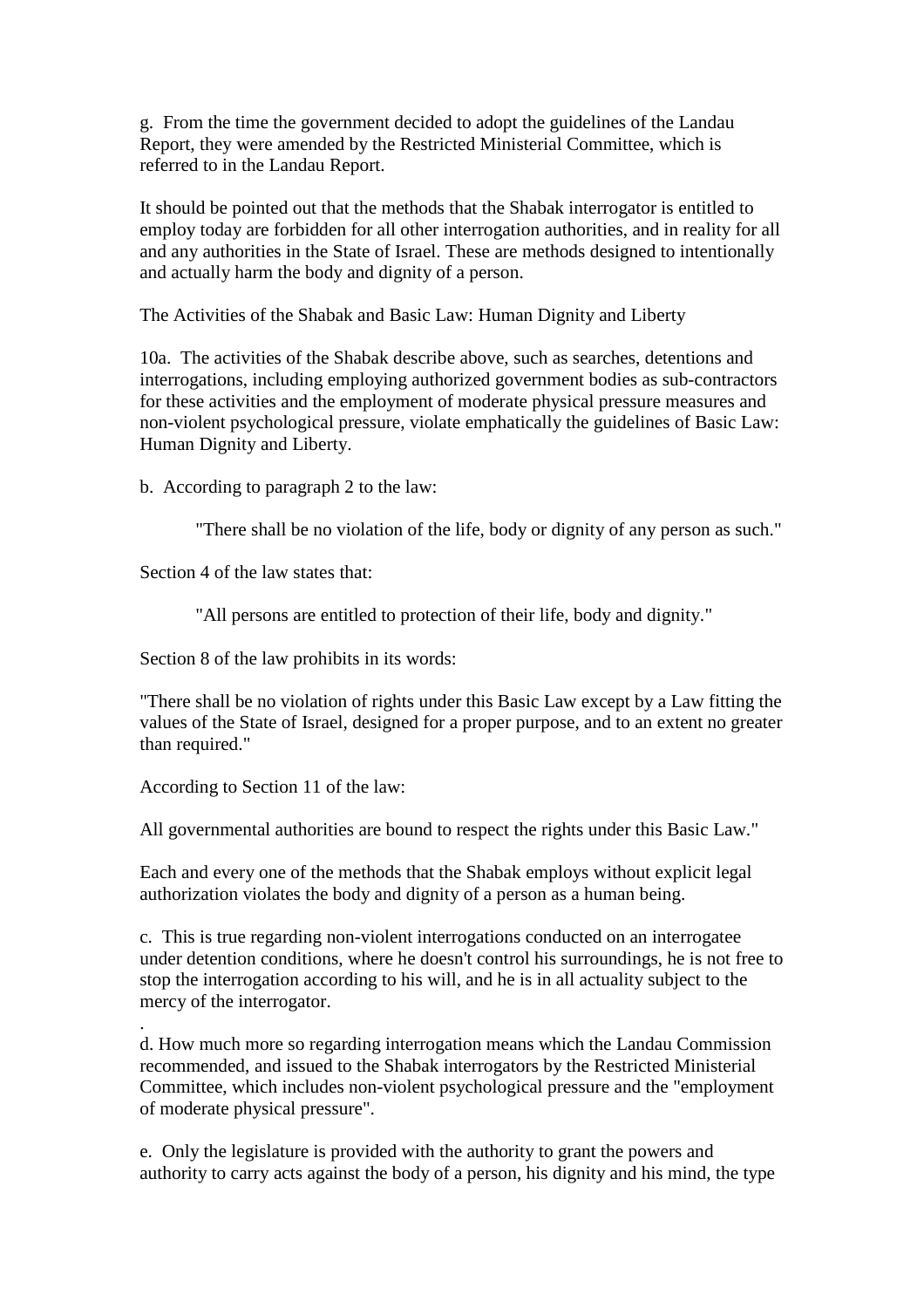that the Landau Commission recommended. Even these measures however, would be restricted by Basic Law: Human Dignity and Liberty for specific purposes, and to the extent they aren't excessive and do not contradict the fundamental values of the State of Israel.

Psychological and Physical Pressure Is Prohibited Even According to General Law

11a. Acts such as permitted by the government of Israel, following the Landau Report, are prohibited even according to the general law of the State of Israel, as existed before the legislation of he Basic Law and afterwards.

b. See in this matter, Katalan v. Israel Prison Service HCJ 355/79, Psak Din 34 (3) 294.

In this matter, the issue at hand was the legality of an administrative directive of the Prison Service which allowed the administering of an enema on a prisoner in order to reveal and prevent smuggling of drugs into the prison.

All the judges who deliberated on this Petition, voided this directive since it violated the dignity of person and his body. Justice Landau (and he was the one who headed the Investigatory Commission on the Shabak) stated:

The rule is, and to me it appears, that this subject should not be proceduralized through administrative guidelines and even through secondary legislation but rather through primary legislation, because of the harm to the right to privacy of the body.

c. And see the statement by Justice Barak on the same matter:

Every person in Israel enjoys a fundamental right to physical integrity and to the safeguarding of his honor as a person. These rights are included in the Judicial Bill of Rights... the right to integrity of the body and dignity of a person, his rights of a detainee and a prisoner. The walls of the prison do not distinguish between a detainee and the physical integrity of the person. The regime which exists inside prison demands from its very nature, many violations of liberty which a free person enjoys, but this regime does not necessitate the denial of the detainee's right to integrity of his person and to protection from harm to his dignity. Liberty is denied from the detainee: the form of personhood will not be taken from him... Therefore, in order for the prison authorities to administer an enema without the prisoner's consent and justify a criminal offence and a tort of assault, they must point to a statutory provision which allows them to do so. (page 298, emphasis added).

And see the words of the Honorable Justice Chaim Cohen:

The reasonableness of a regulation -and administrative guidelines - is best measured by the yardstick of the majority of the people in a democratic society and country of law. There is no better and acceptable criterion than the fundamental measuring rod of human dignity: A free and enlightened society distinguishes itself from a barbaric or oppressive governments in the level of dignity which it provides to a person as a human being. (p.305).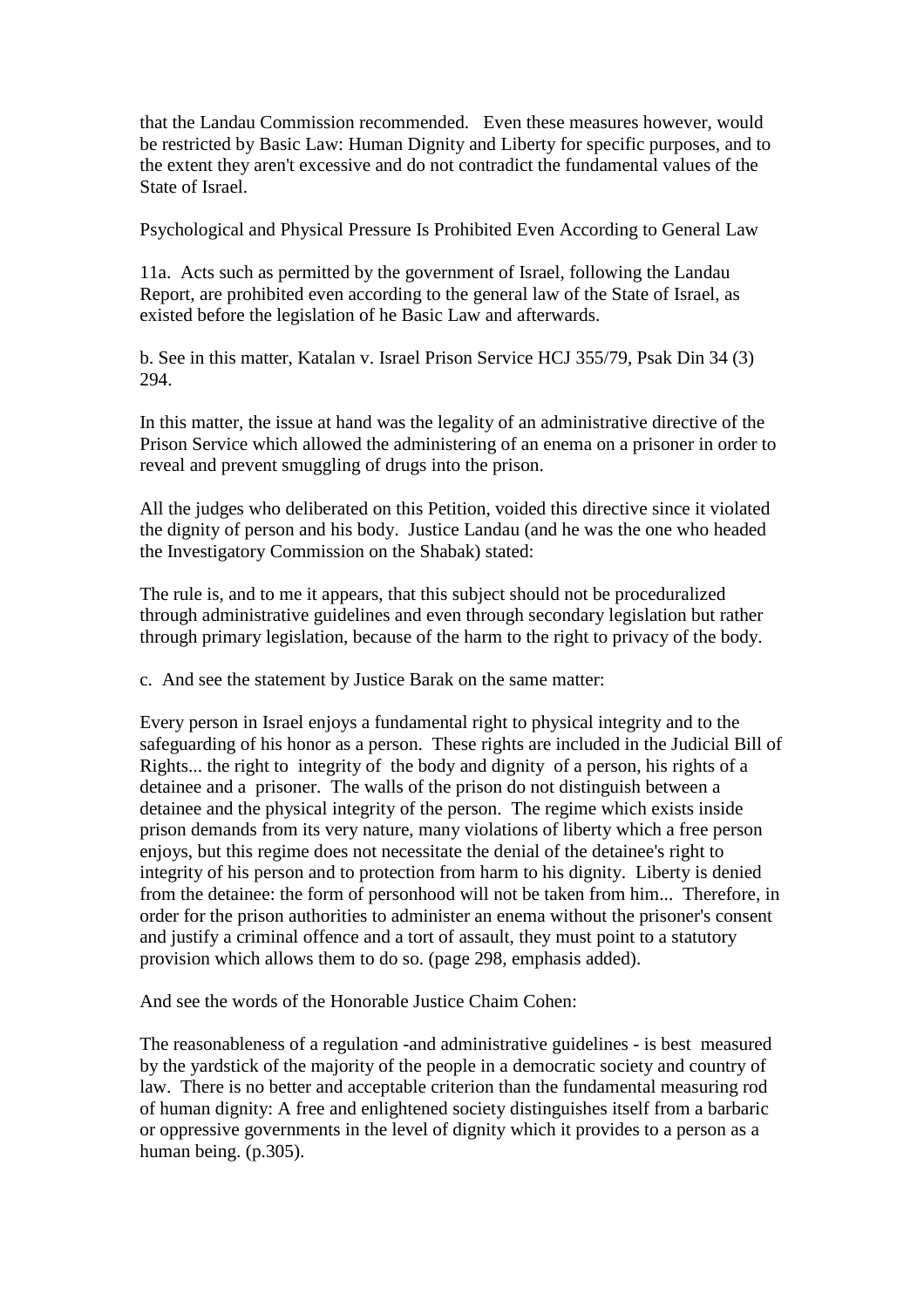The Landau Commission Relied on the Necessity Defense

12 a. The Landau Commission based its recommendations on the necessity defense, which justifies in the opinion of the Commission, the use of measures invalid on their own, in order to prevent an evil which cannot be prevented in any other way.

b. In the application of the necessity defense, the Commission does not distinguish between torture of the body and mind whose purpose is to obtain a confession from the interrogatee or other evidence for Court, and between the use of these methods in order to prevent a perceptible, true approaching danger which cannot be prevented in any other way.

c. The Commission's recommendations are sweeping, lack proper legal analysis, ignore relevant legal categories in the matters which the Commission deals with, and are based on a erroneous understanding of the Criminal Law regarding the necessity defense.

d. In the recommendations of the Commission there is a permit for violence during the interrogation; mental violence and physical violence. The classification of the violence permitted as "moderate physical pressure" in the opinion of the Commission, does not salvage these recommendations from its illegal fate and its harsh violation of the fundamental principles of safeguarding human dignity and protection of the body, especially from interrogators and persons from other parts of the government.

e. The Commission's conclusion that non-stop psychological pressure and moderate physical pressure do not constitute torture of the body or mind, abuse of the interrogatee nor degrade his dignity, is based on the far-reaching assumption as to what is permitted and prohibited in the violation of body and mind of interrogatees. This is an assumption that has been totally rejected in our law as in the laws of countries of other enlightened regimes.

Accumulated Experience Illuminates the Details of the Landau Report Guidelines

13 a. The accumulated experience of interrogatees and defense attorneys in the trials of those who were interrogated by the Shabak, demonstrates that the employment of non-violent psychological pressure and moderate physical pressure is the norm in interrogation, and it is executed in almost every interrogation of a suspect of HTA. It is not specialized to instances where the necessity defense stands out, or where "necessity" finds any expression.

b. The experience of detainees and lawyers demonstrates that the means included under pressuring psychologically and the moderate extent of physical pressure include: sleep deprivation for periods more than 24 hours, painful shackling in all types of positions, seating on a low chair (20 cm from the floor) causing non-stop discomfort reaching the point of torture of the body, seating on a chair with three legs causing the interrogatee to undergo for a continuous period tension of the body which after a number of hours becomes torture of the body and mind. Other measures include the use of an opaque putrid sack that is placed as a hood on the head of the interrogatee for long hours, harming his sense of time and torturing his body and mind.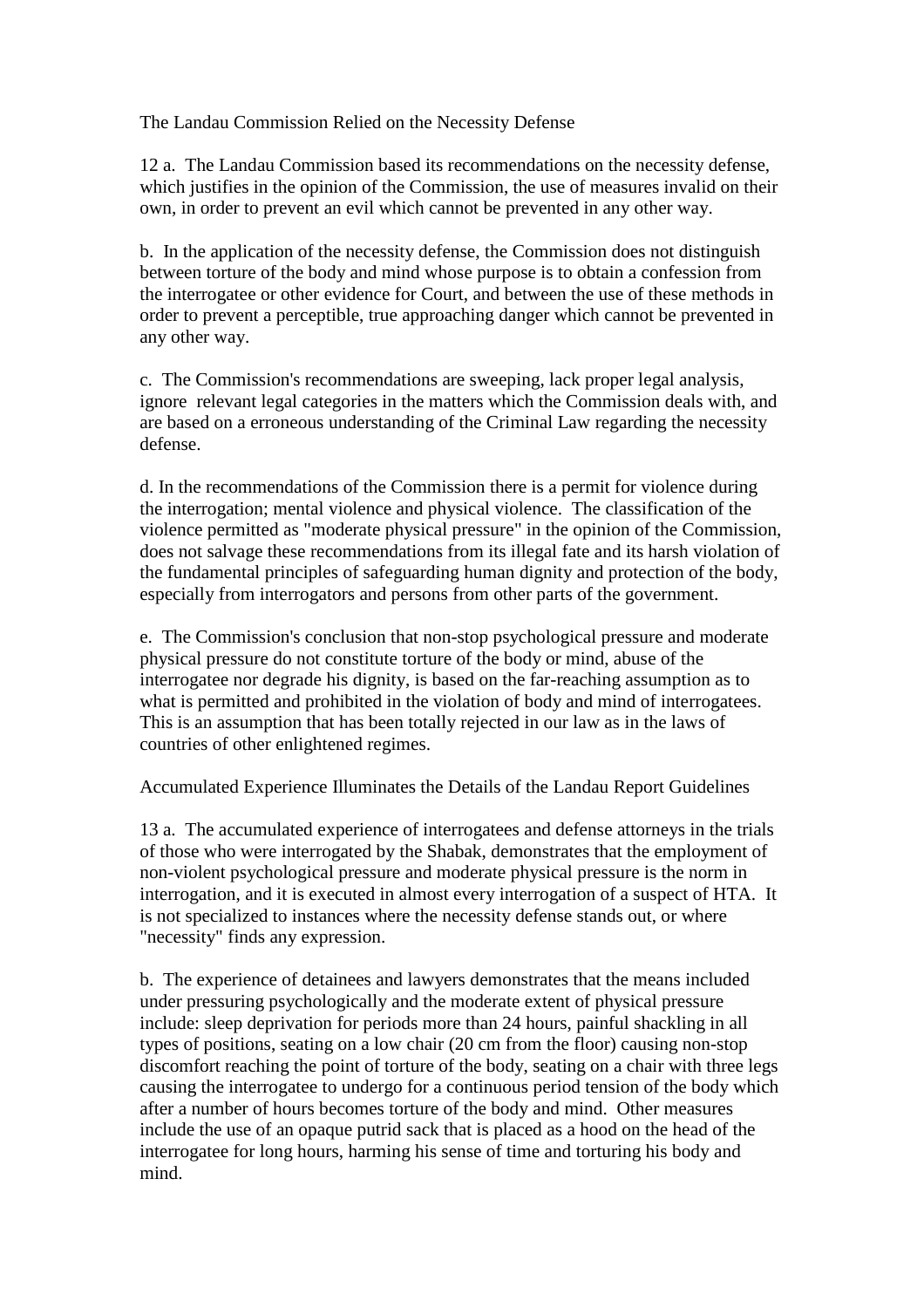c. Likewise, the Shabak interrogators degrade the interrogatee, insult him, violate his dignity and the dignity of his family and the values closest to his heart, religious or ideological.

d. As a general rule, the Shabak interrogators employ activities constituting torture of the body and mind and degradation, according to the license granted to them by the Israeli government. These activities are forbidden for all other authorities in the State of Israel, and surely cannot be permitted to the Shabak without being prescribed by law.

e. The Petitioner of course does not know what is the full content of the classified interrogation guidelines which permit psychological pressure and moderate physical pressure. But knowledge has it that these are methods that use physical force against the body of the interrogatee designed to crush his opposition to confess and this rings true also regarding the psychological measures. The Petitioner presumes that the above-mentioned methods which violate the person of the interrogatee contain humiliating and offensive elements creating for the interrogatee mental anguish until his will is broken.

f. As stated above, the accumulated experience since the Landau recommendations were submitted, shows an implementation of interrogation measures that cause severe injury to his physical integrity and his body. The means are invalid on their own and null from the fact that within the isolated and continuous environment of the interrogation, a place which the interrogator faces-off with the interrogatee without witnesses, the interrogator has a permit to use moderate pressure. This pressure could deteriorate to harsh pressure, to the dangerous point of causing the death of the interrogatee. This has happened in the past and there is the fear that these incidents have multiplied after the Landau Report.

g. The total prohibition against physical harm is the only guarantee of defense for the interrogatee. At the time of the interrogation he is exposed and vulnerable to the interrogator. At this point, there is nothing to save him except for the total prohibition - the social and legal taboo against violating his body and mind.

h. The Commission issued a moral permit for the Shabak to use violence. This permit violates the physical integrity of his person and his body and creates conditions and circumstances for extreme and dangerous uses of violence during interrogation.

i. The implementation of the recommendations permitting the interrogator to violate the body of the interrogatee or his person, contradicts the principles of the rule of law and the defense of the individual against the authorities. It also surrenders the interrogatee to the arbitrariness of a violent interrogation.

j. Within the Commission's recommendation, there exists an institutionalization of illicit interrogation measures and a legitimization of these means without a proper legal analysis and therefore the danger of implementing these recommendations to the rule of law is severe and immediate.

The Criticism Leveled Against the Interrogation Measures Granted to the Shabak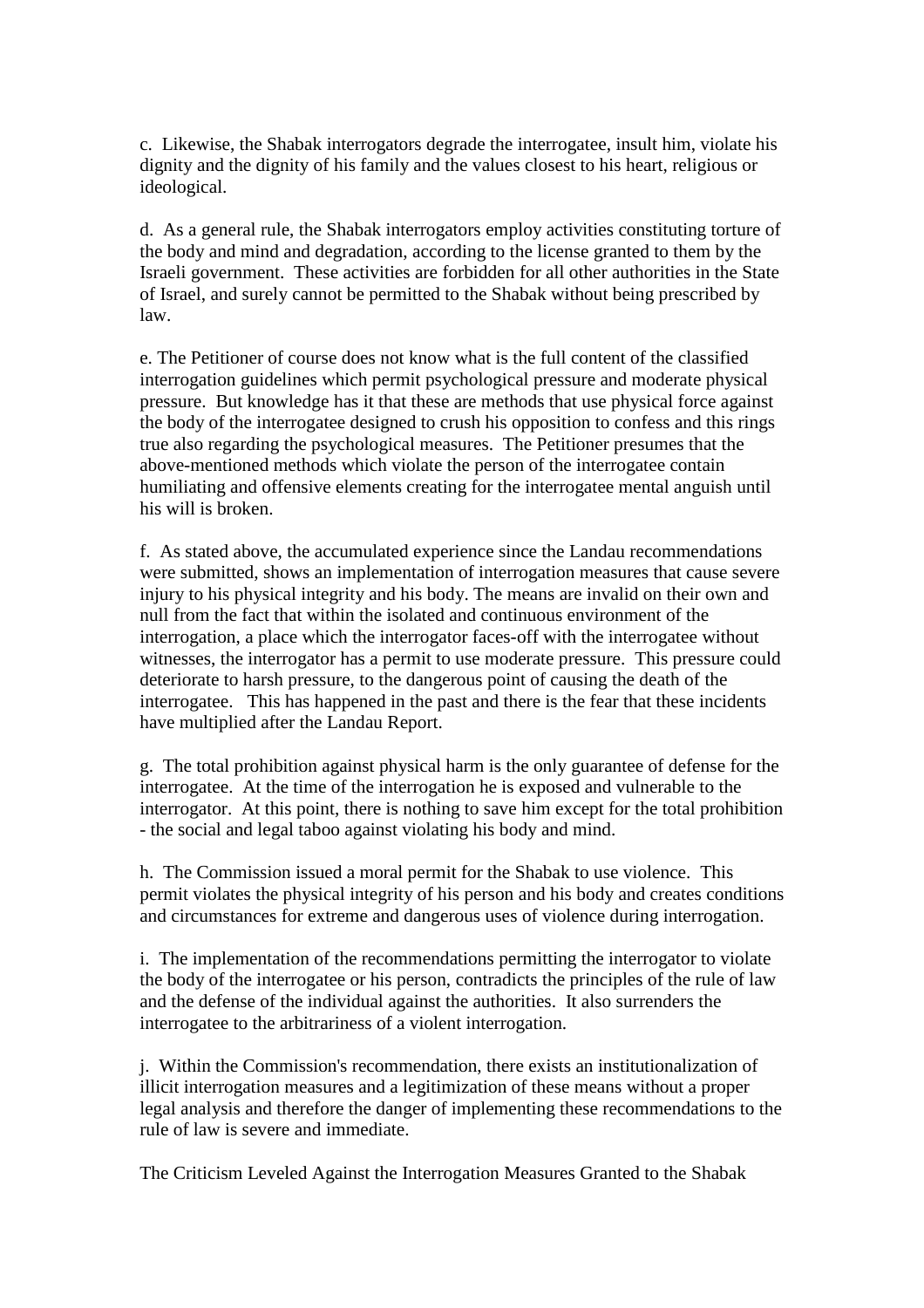14a. Since the issuance of the Commission's report to the public, the legal community has leveled extremely harsh criticisms. It pointed to the outright illegal basis of the recommendation to employ moderate physical pressure. Illegal on three levels - the Criminal Law, general norms of human rights and norms regarding the evidentiary acceptability of suspects confessions.

b. See especially "Symposium on the Report of the Commission of Inquiry into the Methods of Investigation of the General Security Service Regarding Hostile Terrorist Activity 23 Is. L. Rev (1989).

c. Regarding the error of the Commission in describing the necessity defense and its sweeping decision of the range of types of interrogations, suspects and suspicions see the article of Professor Feller: "Not Actual 'Necessity' but Possible 'Justification; Not Moderate Pressure, but either Unlimited or 'None at All' at page 212.

d. And see the article of Professor Kremintzer: "The Landau Commission Report: Was the Security Service Subordinated to the Law or the Law to the "Needs" of the Security Service", Israel Law Review, Vol.23, Nos. 2-3, 1989 (at 254);

In the language of its author:

In a situation of necessity, a real (not imagined), concrete danger threatens an individual protected interest (life, limb, freedom, honor or property) which can be saved only by infringing upon another legitimate interest. It is doubtful whether such a situation exists in the course of the interrogation of an HTA suspect in order to extract information from him about terrorist organizations. The interrogation of an HTA suspect is not a pinpoint struggle with a concrete threat deriving from a particular incident or defined circumstances. It is rather a struggle with a general phenomenon and the general danger it poses. (See page 243).

The Recommendations of the Commission Constitute a Permit to Torture and Violate International Customary Law

15a. The prohibition of torture is universal. It is included in all the conventions that strive to protect human rights. Here we will only refer to the principal documents in which there is no disagreement as to the application and position as customary international law or general norms in which the State of Israel is obligated to act in accordance.

b. The accepted and obligatory definition of the interrogation procedure known as torture is stated in the UN Declaration Against Torture from 1975 which determines that for purposes of the declaration, torture is "any act that cause great pain or suffering, bodily or mental, which is done to a person intentionally by a person of an official role in order to obtain from him or from a third party information or confession, or to punish him for an act that he did or to intimidate him or to intimate others..."

c. The Petition points out that the definition embraces mental anguish with bodily anguish. The Petitioner claims that moderate physical pressure which causes bodily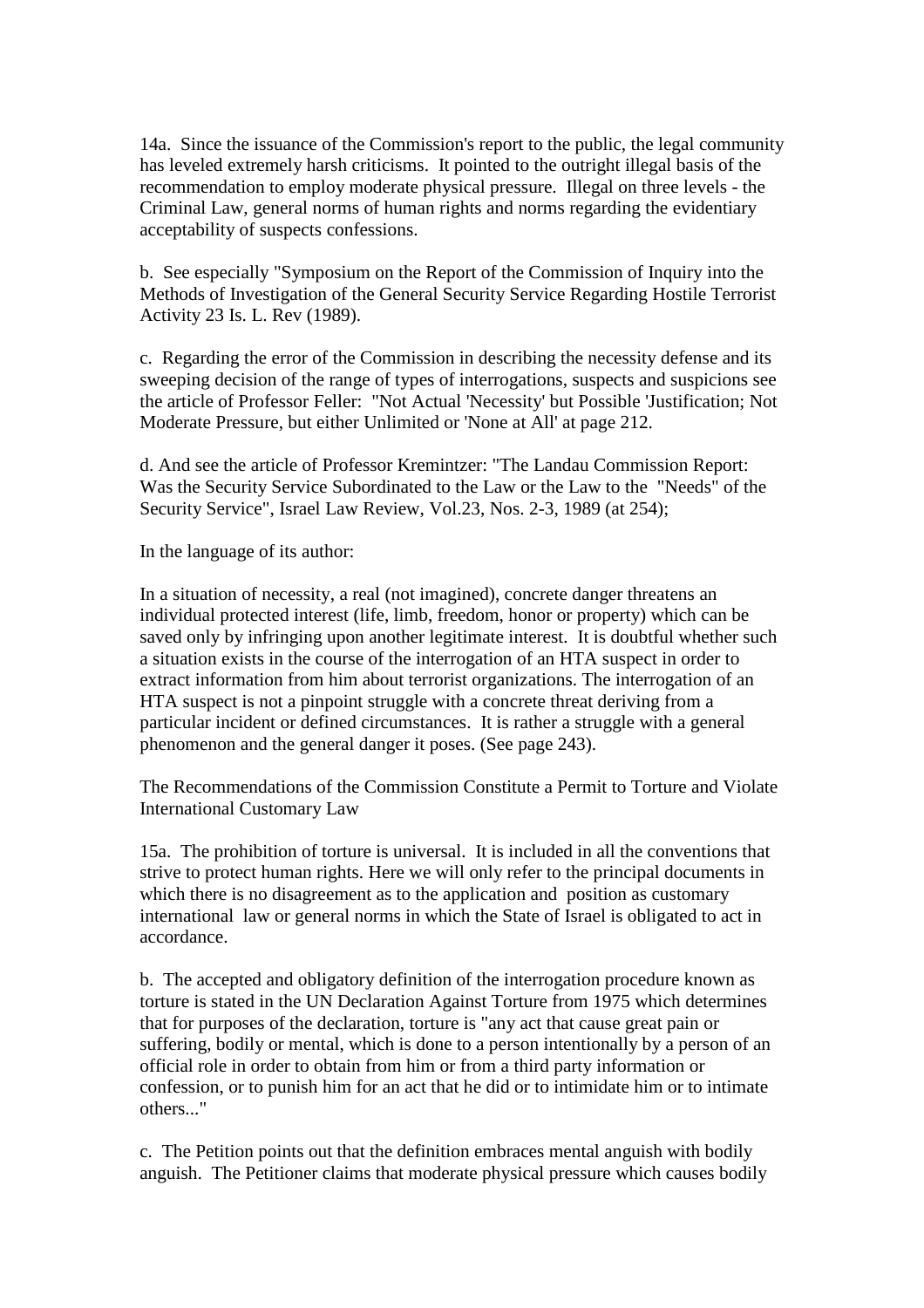pain and is designed to extract a confession from a suspect, falls within the parameters of the definition of torture, or in the alternative, is sufficient to advance and encourage use of outright torture measures.

d. The prohibition against inhuman or degrading physical harm was legislated also in Section 5 of the Universal Declaration of Human Rights adopted in the UN General Assembly on December 10, 1948. Section 5 states that no one will be subjected to torture or cruel, inhuman or degrading treatment or punishment.

e. Section 3 of the Geneva Convention of 1949 prohibits the employment of measures which cause pain to a person in order to obtain from him or from another person a confession or information.

f. The UN Declaration Against Torture which was accepted unanimously in the UN General Assembly of December 9, 1975, prohibits every country from permitting or agreeing to torture (according to the above definition) or any other inhuman or degrading treatment. Exceptional circumstances like a state of war, the threat of war, internal political instability, or any public state of emergency or the like, cannot be used to justify torture or other cruel, inhuman or degrading treatment.

g. The Petitioner requests to emphasize that the prohibition of torture is absolute. It is prohibited from deviating from the absolute prohibition even in a state of a real perceptible danger to the existence of the state. The Investigatory Commission found it correct to justify the use of the said interrogation means by abstract reasons of necessity.

h. The prohibition of torture is accepted by all the cultured nations of the world and it constitutes as such today, a rule of customary international law. Among others from the power of its inclusion as quoted above in the Universal Declaration of Human Rights. See Dinstein, International Law at p,123:

There is no doubt that the declaration was not declarative in its nature on the date of its acceptance, that it did not reflect the laws of customary international law that existed in 1948. The greater significance of the Declaration can be expressed by the fact that in many cases ...it fulfilled successfully the role that it was designed to do to direct the countries in their behavior. Over the years, the practice of states turned the sections of the Declaration into declarative, such that today it clearly reflects obligatory legal norms..."

The Universal Declaration...clearly reflects customary international law."

i. And see Nigel Rodley, "The Treatment of Prisoners Under International Law," at 63.

j. It is doubtful if there is anyone who will disagree that the prohibition against torture is included in international customary law. See in this matter Filartiga v. Pena Irala 630 F.2d 876. On page 882, the Court established explicitly:

For although there is no universal agreement as to the precise extent of "human rights and fundamental freedoms" guaranteed to all by the Charter (U.N. Charter), there is at present no dissent from the view that the guarantees included, as a bare minimum, the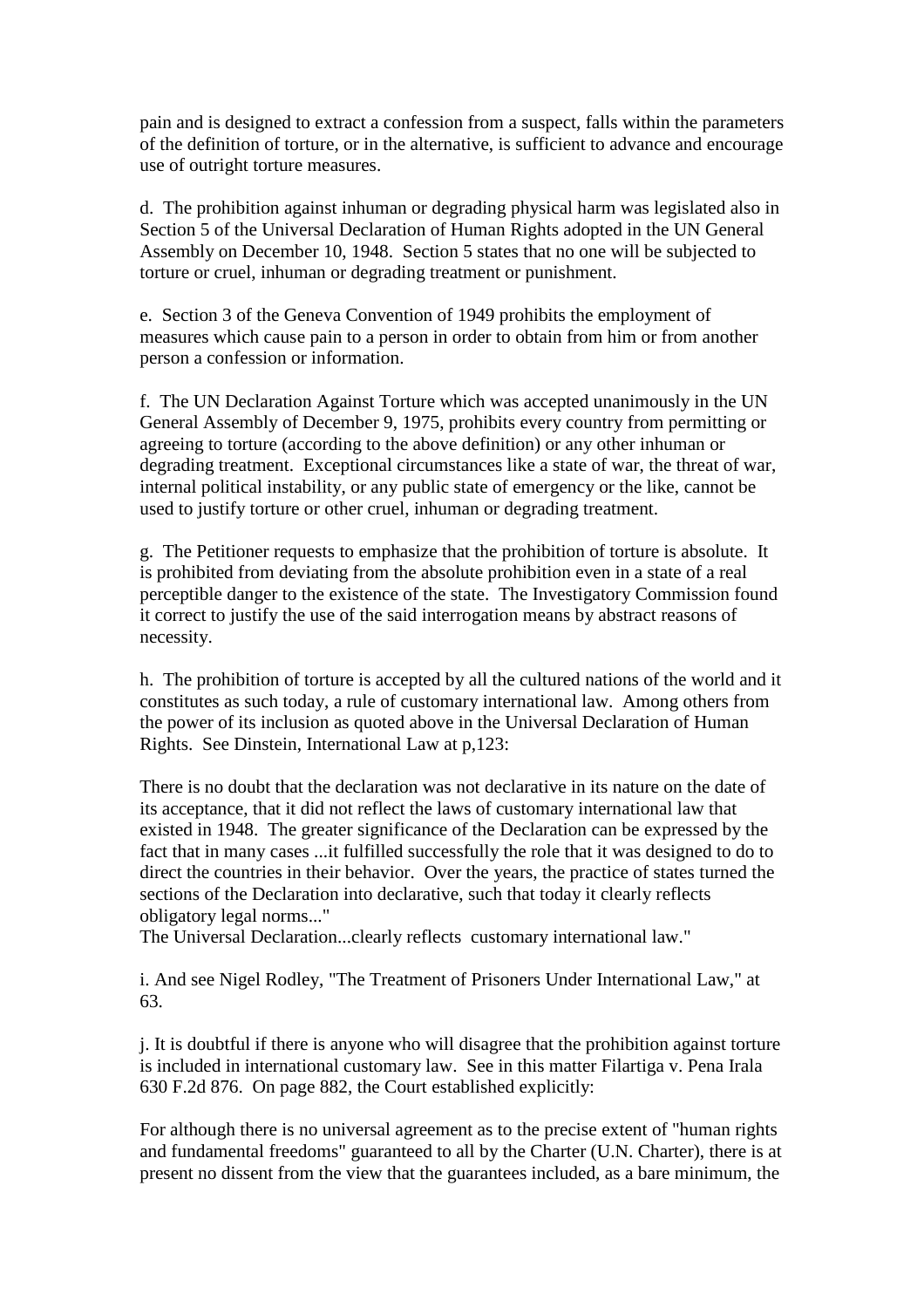right to be free from torture. This prohibition has become part of customary international law, as evidenced and defined by the Universal Declaration of Human Rights.

The Recommendations of the Commission Contradict Israeli Criminal Law

16. a. Section 277 of the Penal Law states:

"A public servant who commits one of these is subject to three years imprisonment: (1) Uses or orders the use of force or violence against a person in order to extract from him, or from another person who he is connected to, a confession to an offense or information regarding an offense."

b. The Commission's recommendations as they were accepted by the Respondent and included in the secret annex of of the report, constitute a permit to commit the offense of Section 277 of the above Penal Law. Force or violence as defined by the law and its meaning according to the courts includes as a requisite moderate physical pressure as well.

c. Paragraph 2 of the above-mentioned Section 277, prohibits a public servant to threaten a person with injury to his body, or property or other things in order to extract from the person a confession to an offense or information regarding an offense.

d. Without knowing the text of the classified section, the Petitioner fears that the permitted mental pressure in the secret annex includes threatening behavior of the type that this prohibited by the above Section 277 (2).

e. The Commission's recommendations also violate the legal rules regarding admissibility of confessions in Court. The rule in Section 12 of the Evidence Ordinance is that a confession not provided freely is not admissible as evidence against the confessor. It is not known to the Petitioner one case where a confession was admitted where it was taken under moderate physical pressure employed for the explicit purpose of taking a confession from him. It is highly doubtful also the admissibility of a confession taken as a result of psychological pressure during a continuous and intensive interrogation.

f. The Commission's analysis regarding Supreme Court holdings and the precedent regarding the admissibility of confessions cannot lead to any other conclusion other than that the Court should accept into evidence a confession given after the use of the means recommended by the Commission, but actually the opposite is correct.

g. The recommendations of the Commission regarding the use of psychological pressure and moderate physical pressure is based on a serious misunderstanding of the law and precedent regarding admissibility of confessions. Accordingly the recommendations of the Commission are unreasonable. The Commission's purpose - instructing the interrogators with interrogation measures in order to obtain a confession admissible as criminal legal evidence - is not accomplished and the interrogation measures are employed in vain.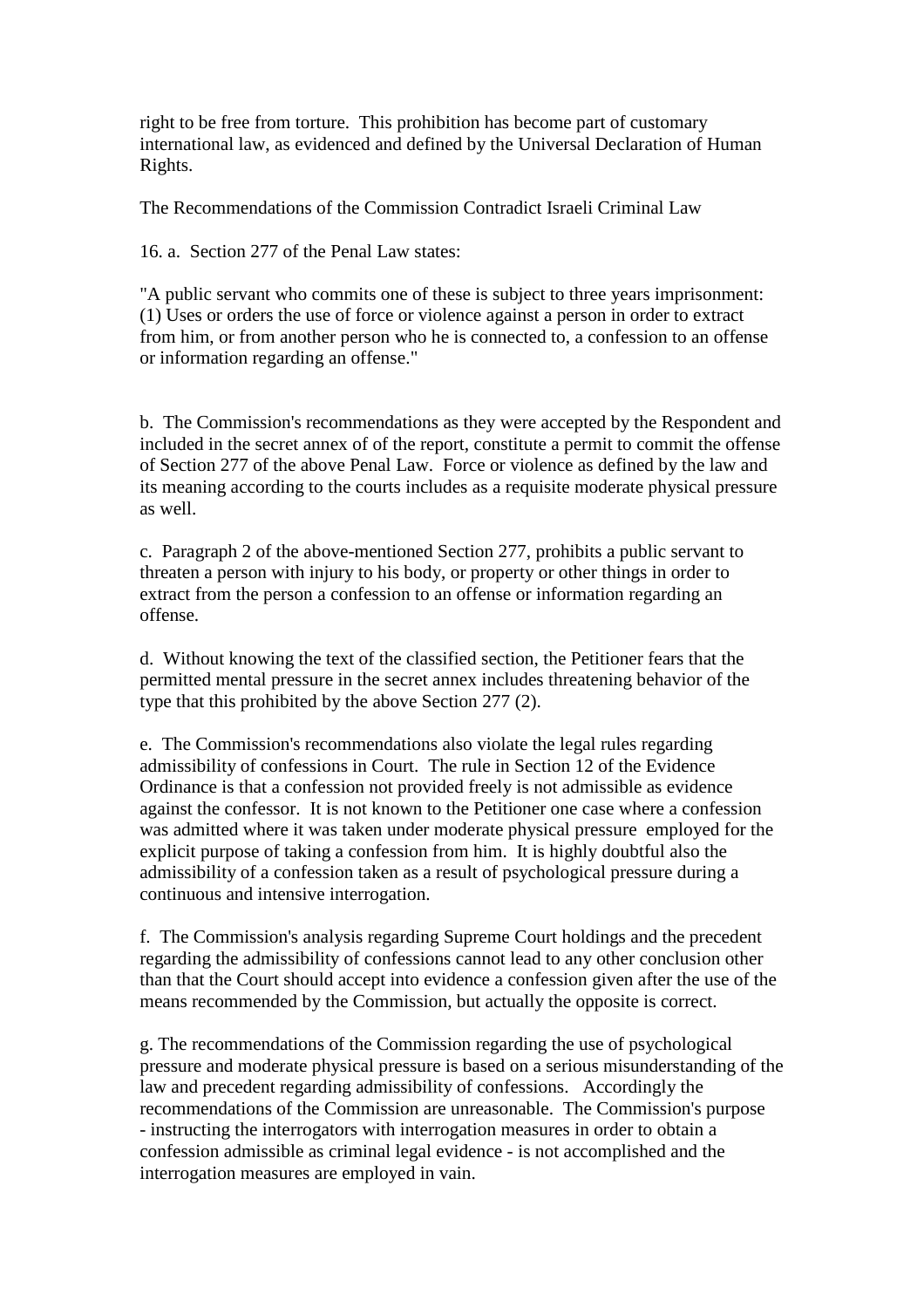Publicizing the Compilation of Guidelines to Shabak Interrogators

17a. The Investigatory Commission decided that the chapter of the report comprising the compilation of guidelines for the interrogators of the Shabak will remain classified and not made public. According to Section 26(b) of the Investigatory Commission Law, "the government is entitled, by order and by permission of the Knesset committee ...to permit an examination of the report of the Investigatory Commission...if it wasn't published or if it was published."

b. The "Compilation of Interrogation Guidelines", is a normative guideline which is directed to the interrogator but they affect the public entirely. The public may one day be the object of this instruction manual. In addition, the public is composed of lawyers and others who have an interest that Shabak interrogators will act in accordance with the law.

c. As is detailed in this Petition, the compilation of guidelines for the interrogator is a genuine deviation from the legal norms in effect in the State of Israel. We are not talking about the implementation of existing guidelines, but rather the creating of a new normative framework. Therefore, the compilation of guidelines to the interrogator is not of the status of internal guidelines (and therefore does not have to be published) but is a primary normative source or at least exists at the level of secondary legislation. As such, it cannot remain classified since the rule is that in our law there is not secret legislation.

d. The permit to use violence secretly in interrogations requires public review and oversight more than what the Commission determined - beyond the sub-ministerial committee of the Knesset.

The Recommendations to Improve the Conditions in the Interrogation Center Have Not Been Implemented

18. The Investigatory Commission recommended: improving the conditions of the interrogation facilities; creating reasonable ventilation in the cells and if possible allowing the flow of daylight; limiting the use of electric lighting during night hours to the level necessary to observe externally the activities inside the cell; and also improving the sanitary conditions and facilities. To the best of the Petitioner's knowledge, these recommendations were not implemented and the conditions in the interrogation facilities have not been improved regarding the Commission's recommendations.

## The Petitioner

19. a. The Petitioner is a non-profit organization which was established to act to prevent torture in Israel, to deter against the use of torture, to be an address for people exposed to torture, and to conduct education activities and information activities to prevent torture.

b. The Petitioner acts essentially through volunteers. In the framework of its activities, the members of the Petitioner interview persons who were under Shabak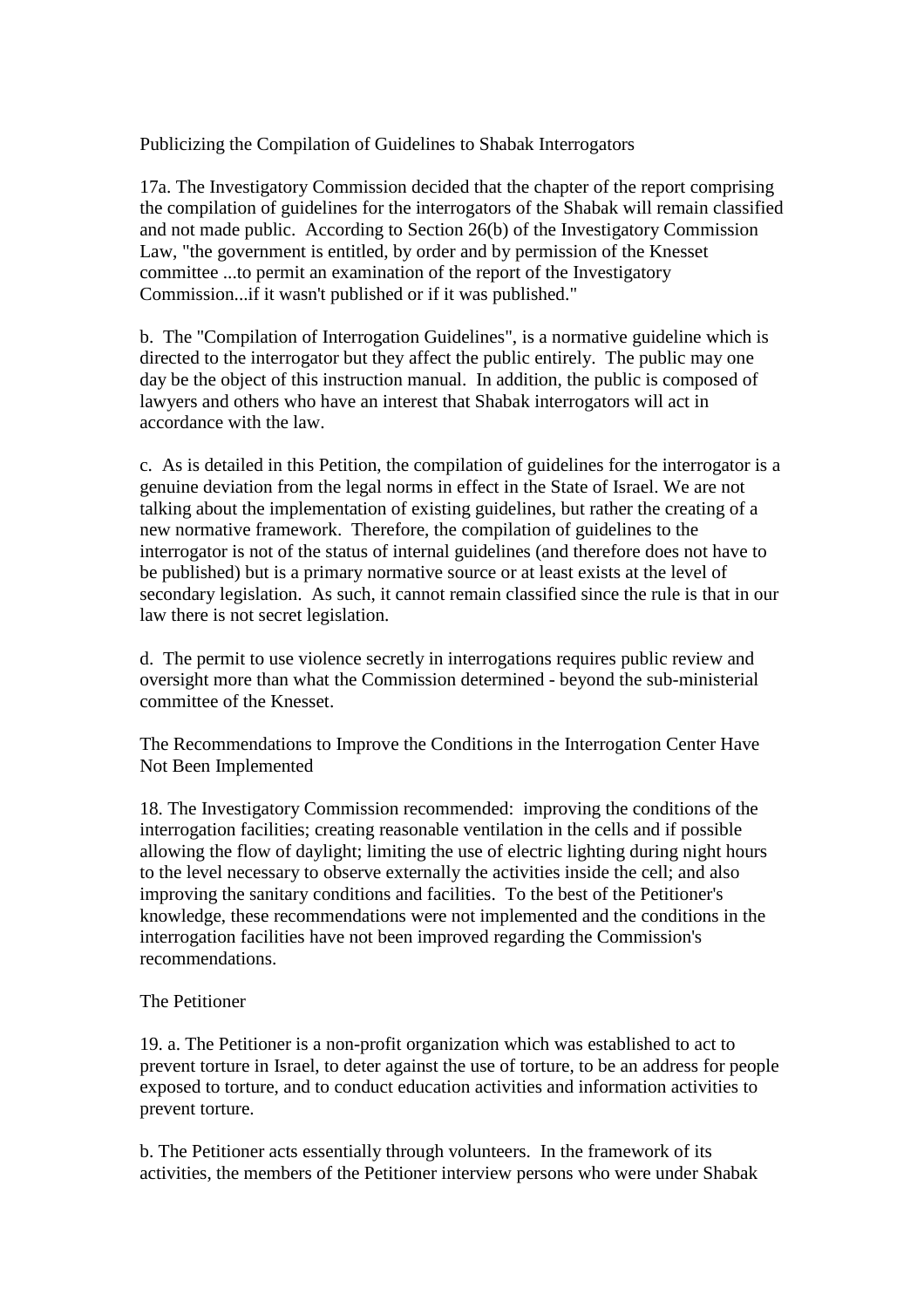interrogation and lawyers who represented these persons. Accordingly, the Petitioner has collected a large amount of material regarding Shabak interrogation methods and their effect on interrogatees.

c. More than once, the Petitioner's volunteers heard from those who were interrogated by the Shabak, claims regarding Shabak interrogation methods reaching moderate physical pressure and psychological pressure. At times the detainees complained of interrogation measures reaching the level of extremely severe torture, which cannot be defined as moderate employment of physical pressure.

d. In the instances in which there were moderate measures, relatively, the persons who were exposed to these methods wrote that they were extremely difficult. They stated that these moderate methods created a feeling of helplessness, deep frustration, and rage toward the interrogators and the Israeli government and a mental trauma which does not subside quickly.

e. The Petitioner's volunteers received the impression that the violent interrogation methods on the moderate level were employed in every HTA interrogation in a routine manner.

f. The Petitioner's volunteers received the impression that in many cases where these interrogation methods were employed, the persons were not brought to trial.

g. The Petitioner's standing in this Petition stems from its status as a public Petitioner appealing and pointing out to this Honorable Court, illegal behavior by an authority in the government and requesting the Court to correct this disgrace of first and foremost illegality which harms many and violates the basic principle of human dignity and integrity of the person.

Origins of this Petition

20a. A similar petition to this Petition, in everything connected to the recommendations of the Landau Report was submitted to this Honorable Court in 1991 (HCJ 2581/91) by the Petitioner and another person through the undersigned attorney. On August 12, 1993, Justices M. Elon. S. Levin and D. Levine rejected this petition.

b. It was held that the petition should be rejected not on its substance but because of the absence of a concrete dispute which would justify the intervention of this Honorable Court.

A copy of the decision of the Court is attached.

c. On August 18, 1993, a petition for an additional hearing (HCJ 4486/93) for this petition was submitted. It included the claim that the decision of this Honorable Court in HCJ 2581/91, totally contradicted the central stream of Court precedent. This precedent maintains that the High Court will intervene even in circumstances where there is no concrete dispute, where the Petitioner points to an illegal activity of an authorized body of the state that violates general principles and law and cannot be prevented except through a public petition to the High Court of Justice.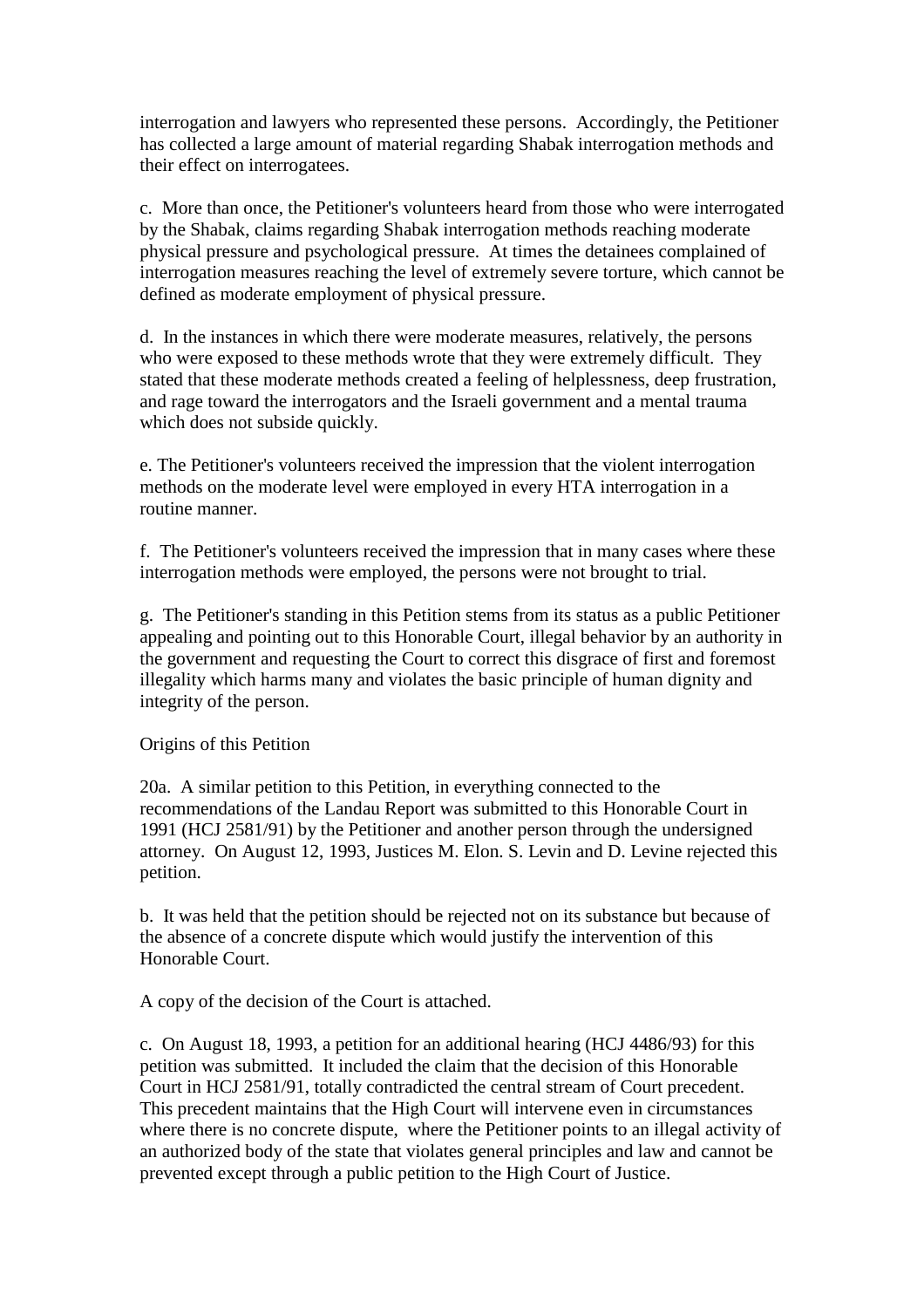d. The Court was requested to deliberate this petition in an additional hearing, together with another petition HCJ 4110/92 Yoav Hess v. Minister of Defense. This matter regarded a judgment of this Honorable Court which rejected a petition that questioned the legality of the open-fire guidelines to IDF soldiers in Occupied Territories.

e. This petition was also rejected because of the absence of a concrete dispute and the Honorable Chief Justice of this Court was also petitioned to set an additional hearing on this issue.

f. On December 2, 1993, Chief Justice Shamgar decided that he would issue a decision in 4478/93 after issuing a decision in the extended hearing regarding openfire regulations 4110/92.

g. On April 11, 1994, the Honorable Court decided in front of a panel of five justices by majority vote to accept the request for an extended hearing. It also decided in the same vote to annul the decision of the Court which held that it is prohibited to deliberate the legality of open-fire regulations absent a concrete dispute. The hearing was then returned to the lower panel in order to deliberate on the substantive issue of the legality of the open-fire regulations.

h. A copy from this decision is attached.

i. The Chief Justice's position in this decision regarding the legality of open-fire regulations is clear. A hearing on the regulations can not be conditioned on the existence of a concrete dispute, and that it is possible to deal with these regulations on the normative level which observes and moves forward regardless of whatever occurs in concrete circumstances. Accordingly, the Court accepted the Petitioner's claim (who was represented also by the undersigned) that the meaning "dispute" should be expanded "from its traditional meaning to a broader meaning of dealing with issues questioning the law and principles of the Rule of Law."

j. On April 12, 1994, the Chief Justice held in 4478/93 that in light of the decision of 4410/92, there is no reason to duplicate the hearing and rejected the request for an extended hearing.

This decision is attached.

k. It is clear that the Chief Justice's reasoning as to why open-fire regulations are justiciable, is applicable to the petition regarding the legality of the Shabak interrogation guidelines and there was no place to reject this petition outright on the "absence of a concrete dispute."

l. The legal situation has changed. The basis of the rejection of HCJ 873/91 (openfire regulations) which is referred to in the decision in HCJ 2581/91 (legality of the guidelines to Shabak interrogators) has changed. Basic Law: Human Dignity and Liberty was legislated after the submission of the petition HCJ 2581/91, and therefore one cannot rule that the rejection of the first petition blocks the Petitioner from submitting this petition.